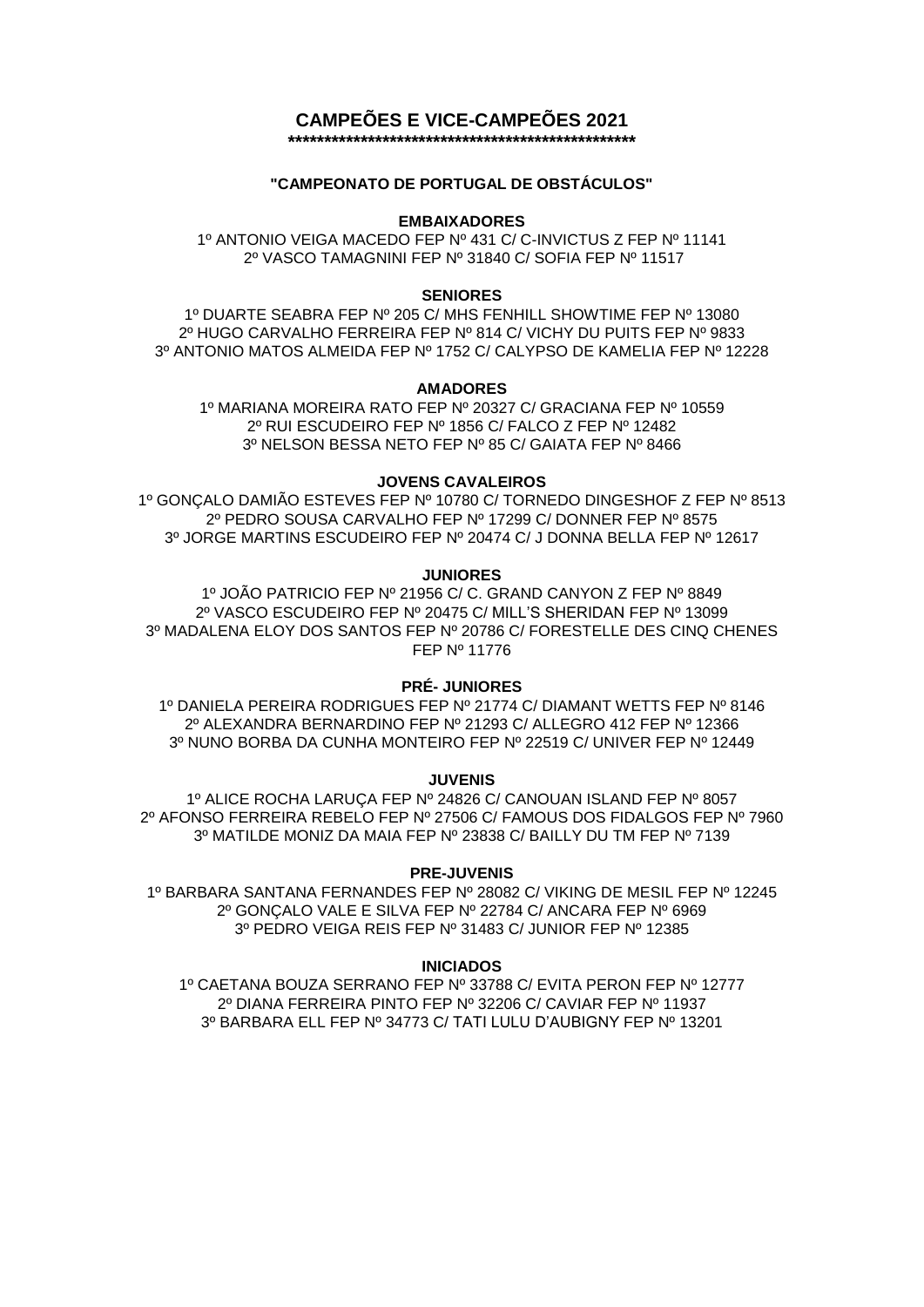# **"CRITERIO DE CAVALOS DE 4 ANOS" (Obstáculos)**

1º AUGUSTO CALÇA E PINA FEP Nº 4961 C/ NINJA AC FEP Nº 13681 2º RAFAEL GUIMARÃES RODRIGUES FEP Nº 10577 C/ NOTRE DAME FEP Nº 13467

# "**CRITERIO DE CAVALOS DE 5 ANOS" (Obstáculos)**

1º FILIPE FERREIRA GONÇALVES FEP Nº 243 C/ BERLOUKE AL Z FEP Nº 13081 2º JOSE ARAUJO VIEIRA FEP Nº 30171 C/ LOVE IT FEP Nº 13552

### "**CRITERIO DE CAVALO DE 6 ANOS" (Obstáculos)**

1º FELIPE RAMOS GUINATO FEP Nº 20656 C/ FLACH MOUCHE FEP Nº 13007 2º DUARTE SEABRA FEP Nº 205 C/ L-PICCOLA FEP Nº 12840

# **"CRITERIO DE CAVALOS DE 7 ANOS" (Obstáculos)**

1º SEBASTIÃO FERREIRA PINTO FEP Nº 59 C/ ACTION BOY Z FEP Nº 11612 2º FILIPE MALTA DA COSTA FEP Nº 584 C/ ELTON DE ST JEAN FEP Nº 13178

### **"TAÇA DE PORTUGAL DA JUVENTUDE**" **(Obstáculos)**

#### **JUNIORES**

1º LEONOR LOURENÇO CAIXINHA FEP Nº 26232 C/ DELICE D'OREAL FEP Nº 11420 2º BRUNA MESQUITA CARVALHO FEP Nº 29748 C/ QUONTENDER FEP Nº 6736 3º CAROLINA AMORIM BAPTISTA FEP Nº 28274 C/ ATOUT DU GONGE FEP Nº 11951

# **PRE-JUNIORES**

1º RAFAEL FIGUEIREDO PACHECO FEP Nº 26831 C/ CASSULO FEP Nº 6186 2º ANA TERESA CAMPOS SOUSA FEP Nº 19223 C/ DOLOVIA D'ARGOUGES FEP Nº 13124 3º LEONOR SIMÕES JORGE FEP Nº 26738 C/ QUATTU FEP Nº 3857

#### **JUVENIS**

1º MARTIM GASPAR RIBEIRO FEP Nº 30454 C/ FELIBERLINA T FEP Nº 9663 2º VERA FERREIRA PINTO FEP Nº 30550 C/ ESCUDEE FEP Nº 11291 3º FILIPE MALTA DA COSTA FEP Nº 33004 C/ CHINE DE B'NEVILLE FEP Nº 11092

### **PRE-JUVENIS**

1º MARIANA CUSTODIO DOS SANTOS FEP Nº 33270 C/ BUGA FEP Nº 6889 2º ANA SOFIA OLIVEIRA FEP Nº 16671 C/ FLY DA GRANJA FEP Nº 8215 3º DIANA FERREIRA PINTO FEP Nº 32206 C/ CAVIAR FEP Nº 11937

#### **INICIADOS**

1º CAETANA BANDEIRA DE MELO FEP Nº 37474 C/ ULISSES FEP Nº 7997 2º MARIA BARBOSA CAMPOS FEP Nº 28004 C/ OUT OF THE BLUE FEP Nº 13488 3º MATILDE CORREIA RODRIGUES FEP Nº 36227 C/ ZENITH FEP Nº 6293

# **"CAMPEONATO NACIONAL DE CCE"**

#### **VETERANOS**

1º NUNO BELCHIORINHO FEP Nº 22106 C/ GRIMALDI FEP Nº 8696 2º VASCO TAMAGNINI FEP Nº 31840 C/ GINJA FEP Nº 11516 3º JORGE MARECOS DUARTE FEP Nº 17 C/ QUITCH DE LA VALLEE FEP Nº 10013

#### **SÉNIORES**

1º MANUEL GRAVE FEP Nº 259 C/ CARAT DE BREMOY FEP Nº 10487 2º ANTHONY LUPI HART FEP Nº 18866 C/ TREDSTEP ROMEO FEP Nº 10069 3º FRANCISCO STILWELL FEP Nº 22 C/ DANDY DE FOJA FEP Nº 7441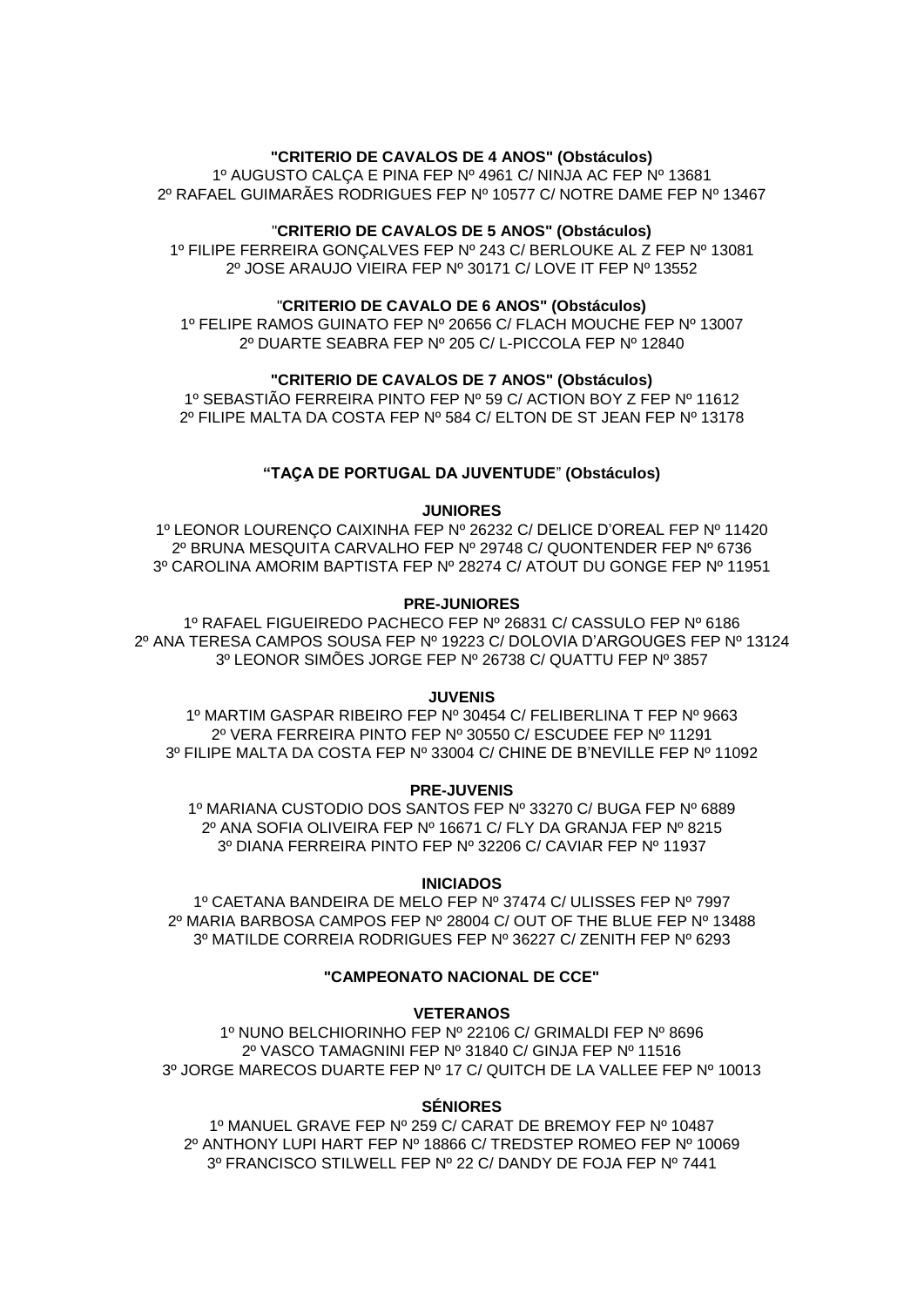# **"CAMPEONATO NACIONAL DE RAIDES"**

# **JOVENS CAVALEIROS E JUNIORES**

1º MIGUEL MARIA BRASÃO FEP Nº 15463 C/ J-ULANO FEP Nº 11767 2º JOÃO AFONSO COMENDA FEP Nº 24563 C/ FORCADO HOSPITAIS FEP Nº 8620 3º FILIPE PRESADO COSTA FEP Nº 25647 C/ XIADA-CARKEIXA F-V FEP Nº 10219

### **SENIORES**

1º LEONOR MOREIRA ALVES ALMEIDA FEP Nº 5240 C/ CHELEM DE CROUZ FEP Nº 11662 2º ANA MARGARIDA COSTA FEP Nº 170 C/ VULCANE DE CROUZ FEP Nº 12210 3º RUI LANTERNAS FEP Nº 11390 C/ AL RAL FEP Nº 13137

# **"CAMPEONATO NACIONAL DE ENSINO"**

**SENIORES**

1º RODRIGO TORRES FEP Nº 5231 C/ FOGOSO HORSECAMPLINE FEP Nº 10102 2º MARTIM MENERES FEP Nº 19637 C/ EQUADOR FEP Nº 8262 3º DUARTE NOGUEIRA FEP Nº 1424 C/ BEIRÃO FEP Nº 5274

#### **JOVENS CAVALEIROS**

1º SEBASTIÃO LUCAS LOPES FEP Nº 10679 C/ INQUIETO LEZIRIAS FEP Nº 12576 2º LAURA MARIA TEODORO FEP Nº 16969 C/ IJI HP FEP Nº 12024 3º MARTA FERNANDES MARQUES FEP Nº 28647 C/ JARDINEIRO FEP Nº 12890

# **JUNIORES**

1º NICOLE ANTUNES SILVA FEP Nº 20902 C/ FUNJI FEP Nº 13295 2º MANUEL RESINA ANTUNES FEP Nº 30130 C/ JACKPOT DO PENEDO FEP Nº 12701 3º FRANCISCA CASTRO MONTEIRO FEP Nº 18648 C/ INVICTUS VF FEP Nº 10400

#### **JUVENIS**

1º MARIANA NOGUEIRA VAZ FEP Nº 32576 C/ COM-TORNADO FEP Nº 13231 2º MANUEL ABREU CLEMENTE FEP Nº 32444 C/ DOUBLE MADONNA FEP Nº 12910 3º CONSTANÇA VASCONCELOS FEP Nº 30571 C/ FAUNO FEP Nº 9182

**U-25**

1º FRANCISCO VILANOVA FEP Nº 27603 C/ SIR SABURO FEP Nº 11946 2º MÁRIO FREIRE FEP Nº 20121 C/ FILOSOFO FEP Nº 11564 3º GONÇALO DIABINHO FEP Nº 18024 C/ DEVOTO FEP Nº 7120

**INICIADOS** 1º GUILHERME BROEGA FEP Nº 29242 C/ MINUTO FEP Nº 13329

2º LEONOR CUSTÓDIO FEP Nº 37719 C/ CRESCENTE DO RIO FEP Nº 8411

# **"EQUITAÇÃO ADAPTADA"**

**GRAU I**

1º ANA MOTA VEIGA FEP Nº 706 C/ CONVICTO LV FEP Nº 8719 2º RITA LAGARTINHO OLIVEIRA FEP Nº 3702 C/ HEROI FEP Nº 13096

**GRAU III**

1º MARIA INES TEIXEIRA FEP Nº 9256 C/ GIRALDO SERNADINHA FEP Nº 10461

**GRAU IV**

1º PEDRO PALETTI FÉLIX FEP Nº 22365 C/ GRIJÓ FEP Nº 12014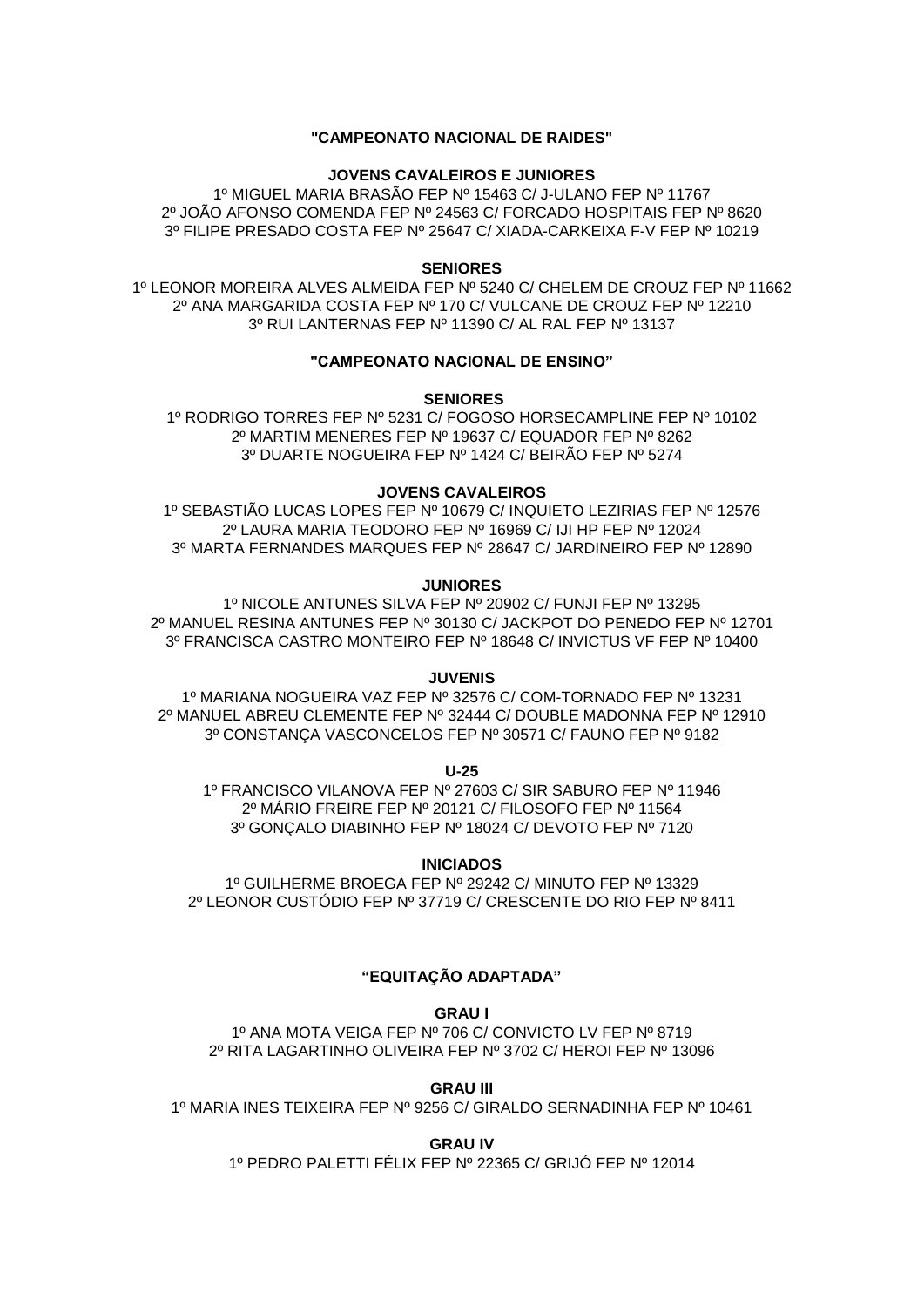# **CAMPEONATO DRESSAGE OPEN**

# **NÍVEL PRELIMINAR**

1º MARIANA ASSIS SILVA FEP Nº 16815 C/ NEPTUNO FEP Nº 13418 2º PEDRO PINHEIRO BATISTA FEP Nº 21243 C/ NERO FEP Nº 13348 3º SARA SANTOS MARTINS FEP Nº 15466 C/ JAEN FEP Nº 13245

# **NÍVEL ELEMENTAR**

1º JOÃO ANDRÉ GONÇALVES FEP Nº5420 C/ MARIALVA PLUS FEP Nº 13404 2º SARAH ALISSON SANTOS FEP Nº 20654 C/ MINERVA DOS RIOS FEP Nº 12697 3º FRANCISCO VILA NOVA FEP Nº 27603 C/ MAXIMUS FEP Nº 12605

### **NÍVEL MÉDIO**

1º MARIA BENEDITA GONÇALVES FEP Nº 20680 C/ HANDALUSA FEP Nº 10277 2º MARIA CARMO MARCELINO FEP Nº 10055 C/ LUA DA SESMARIA FEP Nº 12943 3º MARTIM NUNES JESUS FEP Nº 24910 C/ JE-CELTA FEP Nº 11241

# **NÍVEL AVANÇADO**

1º VALTER GONÇALVES FEP Nº 29715 C/ IAKARI FEP Nº 13108 2º DANIEL SILVA PIRES FEP Nº 21668 C/ JAGUAR FEP Nº 12574 3º RICARDO FELICIO DA SILVA FEP Nº 24907 C/ JAGUAR MC FEP Nº 12843

### **SMALL TOUR**

1º MARIANA ASSIS SILVA FEP Nº 16815 C/ HIPPARION FEP Nº 9273 2º ANA AFONSO MATEUS FEP Nº 21245 C/ HORIZONTE SANT'IAGO FEP Nº 9655 3º IRIS CARDOSO RITO FEP Nº 1341 C/ GARBO FEP Nº 8707

# **MEDIUM TOUR**

1º VASCO MIRA GODINHO FEP Nº 5563 C/ IRANICO FEP Nº 10995 2º ROBERTO BRASIL FEP Nº 4290 C/ HERCULES D'ATELA FEP Nº 13159 3ºLUCIANA INÁCIO FEP Nº 507 C/ IRAQUE FEP Nº 10828

# **"CAMPEONATO DA JUVENTUDE DE PÓNEIS"**

1º FRANCISCO MOURA BRAZ FEP Nº 27062 C/ DER-KLEINE CHOCO BOY FEP Nº 9885 2º MATILDE FERNANDES FEP Nº 26442 C/ INCA FEP Nº 13008

**CRITÉRIO DE CAVALO DE 4 ANOS (Ensino)** 1º NUNO CHAVES DE ALMEIDA FEP Nº 972 C/ NOBRE SARAMUNHEIRO FEP Nº 13335 2º MÁRIO FREIRE FEP Nº 20121 C/ SO PRIME FEP Nº 13581 3º MANUEL VACAS DE CARVALHO FEP Nº 4174 C/ NOGÁ FEP Nº 13322

# **CRITÉRIO DE CAVALO DE 5 ANOS (Ensino)**

1º SARAH ALISSON SANTOS FEP Nº 20654 C/ BAMBINA PLUS FEP Nº 13020 2º CORALIE BALDREY FEP Nº 4258 C/ MAESTRO D'FERRARIA FEP Nº 13118 3º YOANN PINTO FEP Nº 19759 C/ ROLLEX DP FEP Nº 13074

# **CRITÉRIO DE CAVALO DE 6 ANOS (Ensino)**

1º JOÃO SOUSA FAUSTINO FEP Nº 13009 C/ DILLINGER 5 FEP Nº 13012 2º JOÃO PEDRO CARDIGA FEP Nº 3105 C/ LORUS FEP Nº 12359 3º JOÃO EMBAIXADOR FEP Nº 17109 C/ LANCELOT DO MONTE FEP Nº 12034

# **CRITÉRIO DE CAVALO DE 7 ANOS (Ensino)**

1º VASCO GODINHO FEP Nº 5563 C/ JAVA DA HERMIDA FEP Nº 11191 2º PEDRO GARRIDO FEP Nº 27456 C/ JOCKEY FEP Nº 11147 3º RICARDO RAMALHO FEP Nº 1398 C/ JENJIBRE FEP Nº 11615